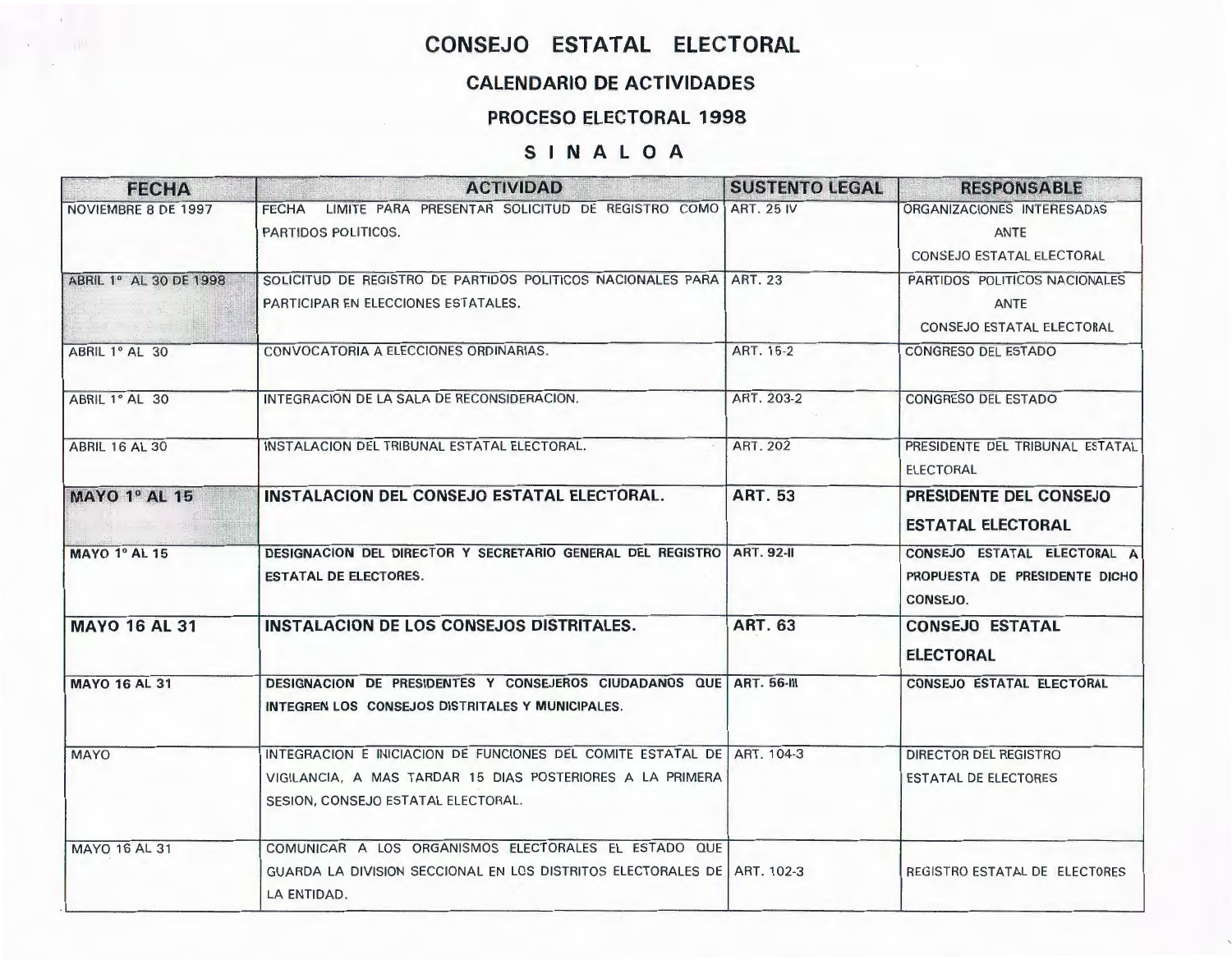| MAYO 16 AL 1º DE JUNIO | REMISION DE COPIA DE ACTA DE INSTALACION DEL CONSEJO ART. 89<br>DISTRITAL AL PRESIDENTE DEL CONSEJO ESTATAL ELECTORAL DENTRO<br>DE LAS 24 HRS. SIGUIENTES DICHA INSTALACION.                                          | <b>CONSEJOS DISTRITALES</b>                             |
|------------------------|-----------------------------------------------------------------------------------------------------------------------------------------------------------------------------------------------------------------------|---------------------------------------------------------|
| MAYO 31 A JUNIO 14     | LIMITE PARA LA ACREDITACION DE REPRESENTANTES ANTE EL ART. 87<br>CONSEJO ESTATAL ELECTORAL.                                                                                                                           | <b>PARTIDOS POLITICOS</b>                               |
| JUNIO 1º AL 15         | <b>MUNICIPALES ART. 71</b><br><b>CONSEJOS</b><br>INSTALACION DE LOS<br>ELECTORALES.                                                                                                                                   | <b>CONSEJO ESTATAL</b><br><b>ELECTORAL</b>              |
| JUNIO 1º AL 15         | PROPORCIONAR A LOS CONSEJOS DISTRITALES ELECTORALES LA ART. 123-1<br>INFORMACION REFERENTE AL ESTADO QUE GUARDE LA DIVISION<br>DISTRITAL Y SECCIONAL EN SUS RESPECTIVAS JURISDICCIONES.                               | CONSEJO ESTATAL ELECTORAL                               |
| JUNIO 1º AL 16         | REMISION DE COPIA DE ACTA DE INSTALACION DEL CONSEJO ART. 89<br>MUNICIPAL AL PRESIDENTE DEL CONSEJO ESTATAL ELECTORAL,<br>DENTRO DE LAS 24 HRS. SIGUIENTES DICHA INSTALACION.                                         | <b>CONSEJOS MUNICIPALES</b>                             |
| <b>JUNIO 1º AL 30</b>  | APROBACION DE EL TOPE DE GASTOS DE CAMPAÑA PARA LA ELECCION.   ART. 117 BIS-2                                                                                                                                         | <b>CONSEJO ESTATAL ELECTORAL</b>                        |
| <b>JUNIO 1º AL 30</b>  | DETERMINACION DEL PROCEDIMIENTO A QUE SE SUJETARAN LOS ART. 85-1<br>CONSEJOS DISTRITALES PARA EL SORTEO DEL 10% DE LAS LISTAS<br>NOMINALES DE ELECTORES DE CADA SECCION PARA INTEGRAR MESAS<br>DIRECTIVAS DE CASILLA. | <b>CONSEJO ESTATAL ELECTORAL</b>                        |
| JUNIO 1º A JULIO 30    | RECORRIDO POR LAS SECCIONES DISTRITALES PARA LOCALIZAR ART. 123-II<br>LUGARES QUE CUMPLAN CON LOS REQUISITOS PARA UBICACION DE<br>CASILLAS.                                                                           | <b>CONSEJOS DISTRITALES</b>                             |
| <b>JUNIO 15 AL 30</b>  | LIMITE PARA LA ACREDITACION DE REPRESENTANTES ANTE LOS ART. 87<br>CONSEJOS DISTRITALES, SEGUN FECHA DE SU INSTALACION.                                                                                                | <b>PARTIDOS POLITICOS</b>                               |
| <b>JUNIO 21</b>        | LIMITE PARA REGISTRAR CONVENIO DE COALICION PARA LA ELECCION   ART. 35-2<br>DE CANDIDATO A GOBERNADOR DEL ESTADO.                                                                                                     | PARTIDOS POLITICOS<br>ANTE<br>CONSEJO ESTATAL ELECTORAL |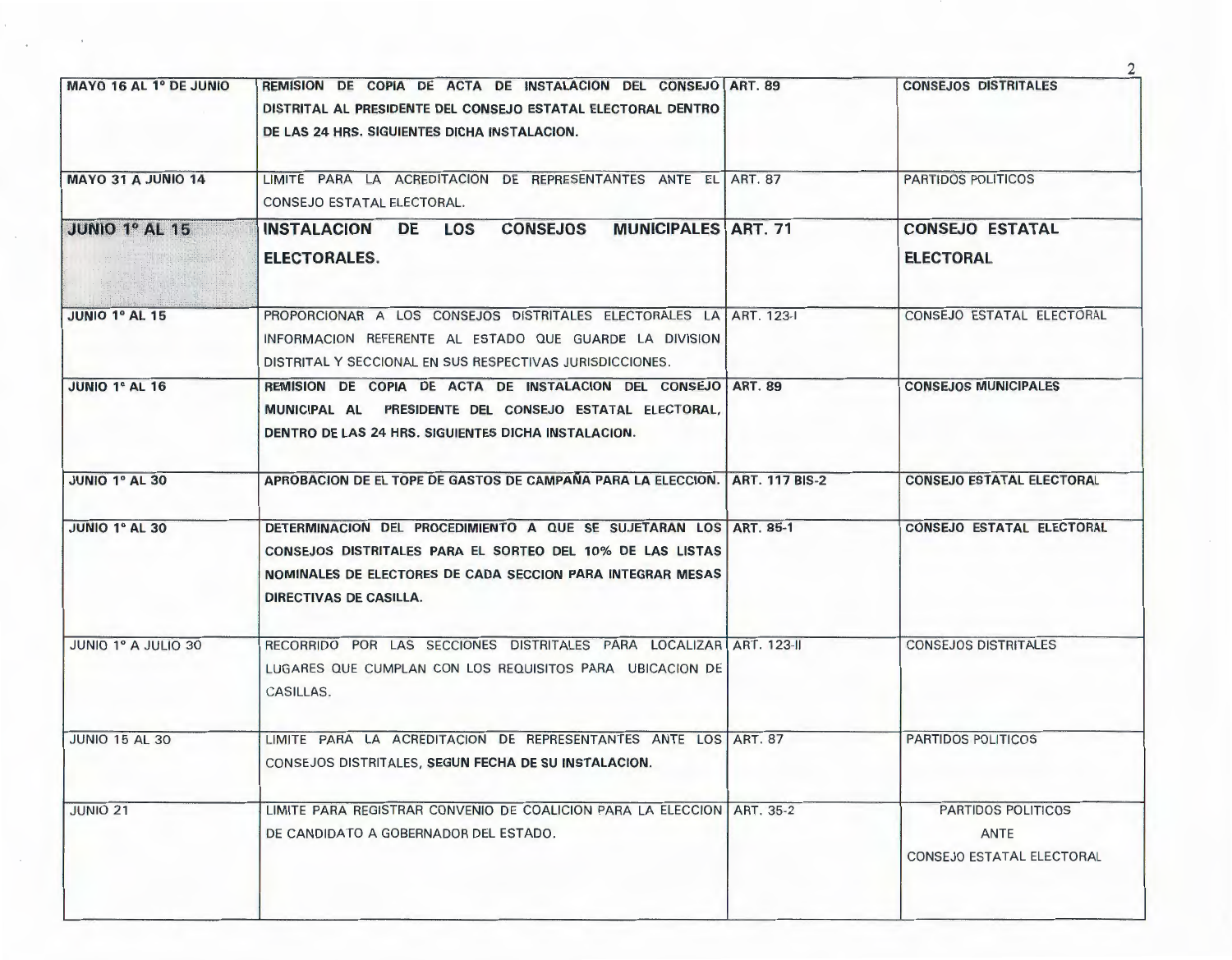| <b>JUNIO 28 AL 30</b> | RESOLUCION DEFINITIVA SOBRE EL REGISTRO DEL CONVENIO DE LART 35-3                    |           | CONSEJO ESTATAL ELECTORAL   |
|-----------------------|--------------------------------------------------------------------------------------|-----------|-----------------------------|
|                       | COALICION PARA LA ELECCION DE GOBERNADOR DEL ESTADO.                                 |           |                             |
| <b>JULIO 1º AL 31</b> | REGISTRO Y SUSTITUCION LIBRE DE CANDIDATOS A GOBERNADOR DEL ART. 111-                |           | PARTIDOS POLITICOS          |
|                       | ESTADO.                                                                              | $Y$ 116-1 | <b>ANTE</b>                 |
|                       |                                                                                      |           | CONSEJO ESTATAL ELECTORAL   |
| JULIO 1º AL 31        | SORTEO DEL 10% DEL LISTADO NOMINAL DE CADA SECCION PARA ART. 85-1                    |           | <b>CONSEJOS DISTRITALES</b> |
|                       | INTEGRACION DE MESAS DIRECTIVAS DE CASILLA.                                          |           |                             |
| <b>JULIO 2</b>        | LIMITE PARA TRAMITAR LA CREDENCIAL PARA VOTAR ANTE EL ART. 95-2                      |           | <b>CIUDADANOS</b>           |
|                       | REGISTRO ESTATAL DE ELECTORES, QUIENES CUMPLAN 18 AÑOS ENTRE                         |           |                             |
|                       | EL 31 DE JULIO Y EL DIA DE LA ELECCION, ASI COMO CAMBIO DE                           |           |                             |
|                       | DOMICILIO Y ALTAS.                                                                   |           |                             |
| <b>JULIO 15 AL 30</b> | LIMITE PARA LA ACREDITACION DE REPRESENTANTES ANTE LOS ART. 87                       |           | PARTIDOS POLITICOS          |
|                       | CONSEJOS MUNICIPALES, SEGUN FECHA DE INSTALACION.                                    |           |                             |
| <b>JULIO 21</b>       | LIMITE PARA REGISTRAR CONVENIO DE COALICION PARA ELECCION DE ART. 35-2               |           | <b>PARTIDOS POLITICOS</b>   |
|                       | CANDIDATOS A DIPUTADOS DE MAYORIA RELATIVA Y DE CANDIDATOS                           |           | ANTE                        |
|                       | A PRESIDENTE MUNICIPAL Y REGIDORES POR EL MISMO PRINCIPIO.                           |           | CONSEJO ESTATAL ELECTORAL   |
| <b>JULIO 29 AL 31</b> | RESOLUCION DEFINITIVA SOBRE EL REGISTRO DEL CONVENIO DE ART. 35-3                    |           | CONSEJO ESTATAL ELECTORAL   |
|                       | COALICION PARA LA ELECCION DE DIPUTADOS DE MAYORIA RELATIVA                          |           |                             |
|                       | QUE PRESENTEN LOS PARTIDOS POLITICOS, ASI COMO PARA LA                               |           |                             |
|                       | ELECCION DE CANDIDATOS A PRESIDENTE MUNICIPAL Y REGIDORES POR<br>EL MISMO PRINCIPIO. |           |                             |
|                       |                                                                                      |           |                             |
| <b>JULIO 31</b>       | LIMITE PARA SUBSANAR OMISIONES DE REQUISITOS PARA CANDIDATOS   ART. 114-2            |           | PARTIDOS POLITCOS ANTE EL   |
|                       | PARA GOBERNADOR DEL ESTADO.                                                          |           | CONSEJO ESTATAL ELECTORAL.  |
|                       |                                                                                      |           |                             |
| AGOSTO 1º             | SESION PARA RESOLVER SOBRE SOLICITUD DE REGISTRO DE ART. 114-4                       |           | CONSEJO ESTATAL ELECTORAL   |
|                       | CANDIDATOS A GOBERNADOR DEL ESTADO.                                                  |           |                             |
|                       | SUSTITUCION CANDIDATOS A GOBERNADOR POR FALLECIMIENTO, ART. 116-II                   |           | PARTIDOS POLITICOS ANTE EL  |
| AGOSTO 1º NOV 7       |                                                                                      |           |                             |

 $\pm$ 

 $\epsilon$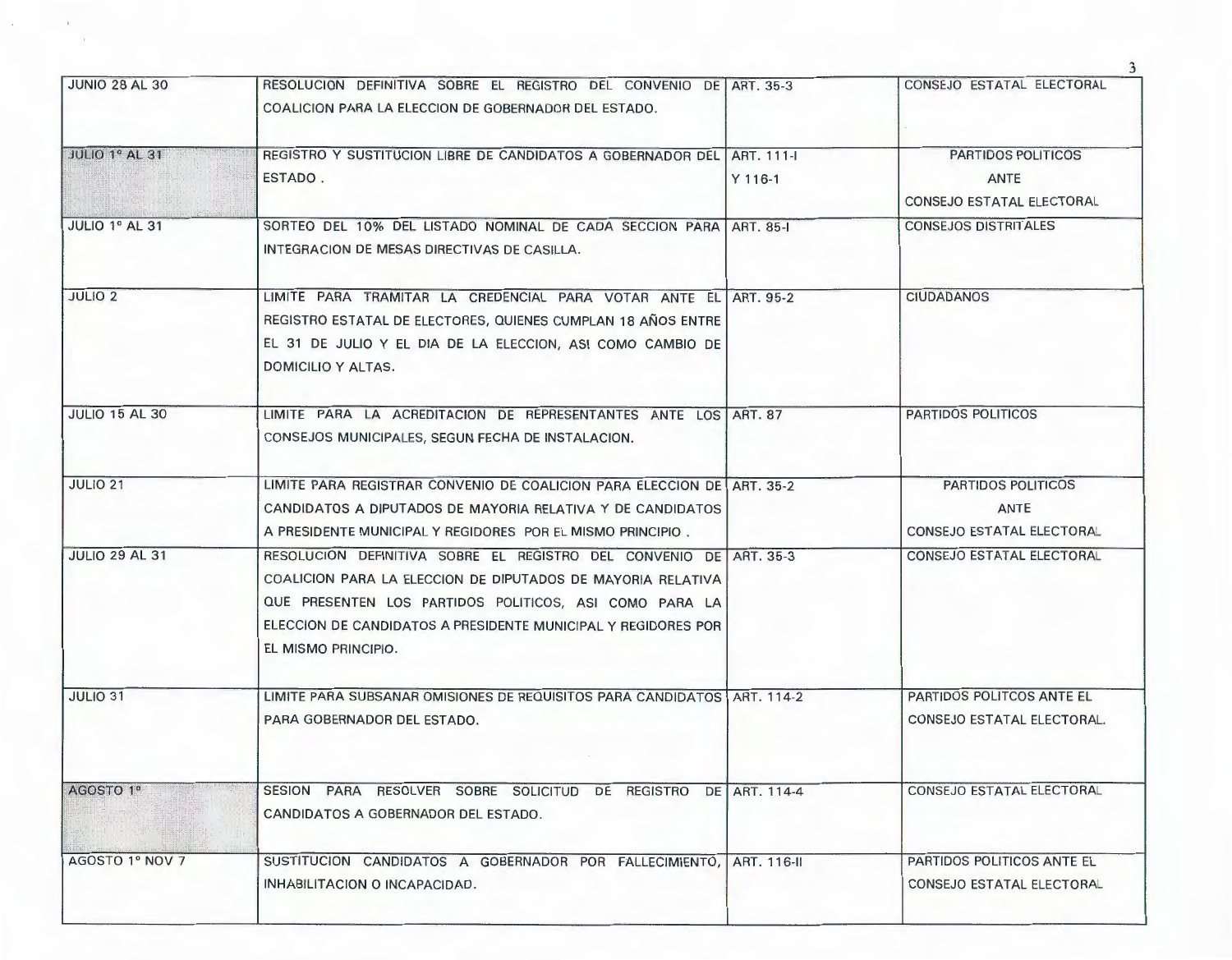| AGOSTO 1º A OCT 9 | SUSTITUCION CANDIDATOS A GOBERNADOR POR RENUNCIA.                                                                                                                                                                 | ART. 116-II | PARTIDOS POLITICOS ANTE EL<br>CONSEJO ESTATAL ELECTORAL.                                  |
|-------------------|-------------------------------------------------------------------------------------------------------------------------------------------------------------------------------------------------------------------|-------------|-------------------------------------------------------------------------------------------|
| AGOSTO 1º AL 31   | REVISION DE LA LISTA DE LUGARES PARA INSTALACION DE CASILLAS Y LART, 123-III<br>PROPUESTAS DE CAMBIO EN CASO NECESARIO.                                                                                           |             | CONSEJOS DISTRITALES Y PARTIDOS<br>POLITICOS RESPECTIVAMENTE.                             |
| AGOSTO 1ºA SEP 12 | CAPACITACION ELECTORAL A LOS CIUDADANOS SORTEADOS ELEGIBLES ART. 85-II<br>PARA SER INTEGRANTES DE CASILLA.                                                                                                        |             | <b>CONSEJOS DISTRITALES</b>                                                               |
| AGOSTO 1º AL 15   | REGISTRO Y SUSTITUCION LIBRE DE CANDIDATOS A DIPUTADOS ART, 111-II<br>MAYORIA RELATIVA.                                                                                                                           |             | PARTIDOS POLITICOS ANTE LOS<br>CONSEJOS DISTRITALES.                                      |
| AGOSTO 1º AL 15   | REGISTRO Y SUSTITUCION LIBRE DE PLANILLAS CANDIDATURAS A ART. 111-IV<br>PRESIDENTES MUNICIPALES Y REGIDORES POR MAYORIA RELATIVA.                                                                                 |             | PARTIDOS POLITICOS ANTE LOS<br><b>CONSEJOS DISTRITALES Y</b><br>MUNICIPALES.              |
| AGOSTO 1º         | SESION PARA RESOLVER SOBRE SOLICITUD DE REGISTRO DE ART. 114-4<br>CANDIDATOS A GOBERNADOR.                                                                                                                        |             | CONSEJO ESTATAL ELECTORAL,.                                                               |
| AGOSTO 5          | LIMITE PARA REGISTRAR CONVENIO DE COALICION PARA LA ELECCION ART. 35-2<br>DE CANDIDATOS A DIPUTADOS POR EL PRINCIPIO DE REPRESENTACION<br>PROPORCIONAL Y DE REGIDORES POR EL MISMO PRINCIPIO.                     |             | PARTIDOS POLITICOS<br>ANTE EL<br>CONSEJO ESTATAL ELECTORAL.                               |
| AGOSTO 8 A OCT 19 | <b>PRESENTACION</b><br>DE LAS SOLICITUDES PARA PARTICIPAR COMO ART, 109 BIS-III<br>OBSERVADOR ELECTORAL.                                                                                                          |             | <b>AGRUPACIONES</b><br>CIUDADANOS Y<br>ANTE LOS CONSEJOS DISTRITALES<br>CORRESPONDIENTES. |
| AGOSTO 10         | INFORMACION A LOS ORGANISMOS ELECTORALES SOBRE EL TOTAL DE ART. 102-4<br>EMPADRONADOS POR SECCION Y DETERMINAR EL NUMERO DE<br>CASILLAS QUE HABRAN DE INSTALARSE.                                                 |             | REGISTRO ESTATAL DE ELECTORES                                                             |
| AGOSTO 13 AL 15   | RESOLUCION DEFINITIVA SOBRE EL REGISTRO DEL CONVENIO DE ART. 35-3<br>COALICION PARA LA ELECCION DE DIPUTADOS DE REPRESENTACION<br>PROPORCIONAL ASI COMO EL DE LA ELECCION DE REGIDORES POR EL<br>MISMO PRINCIPIO. |             | CONSEJO ESTATAL ELECTORAL                                                                 |

-

 $\mathbb{E}_{\mathcal{A}}$ 

 $\overline{A}$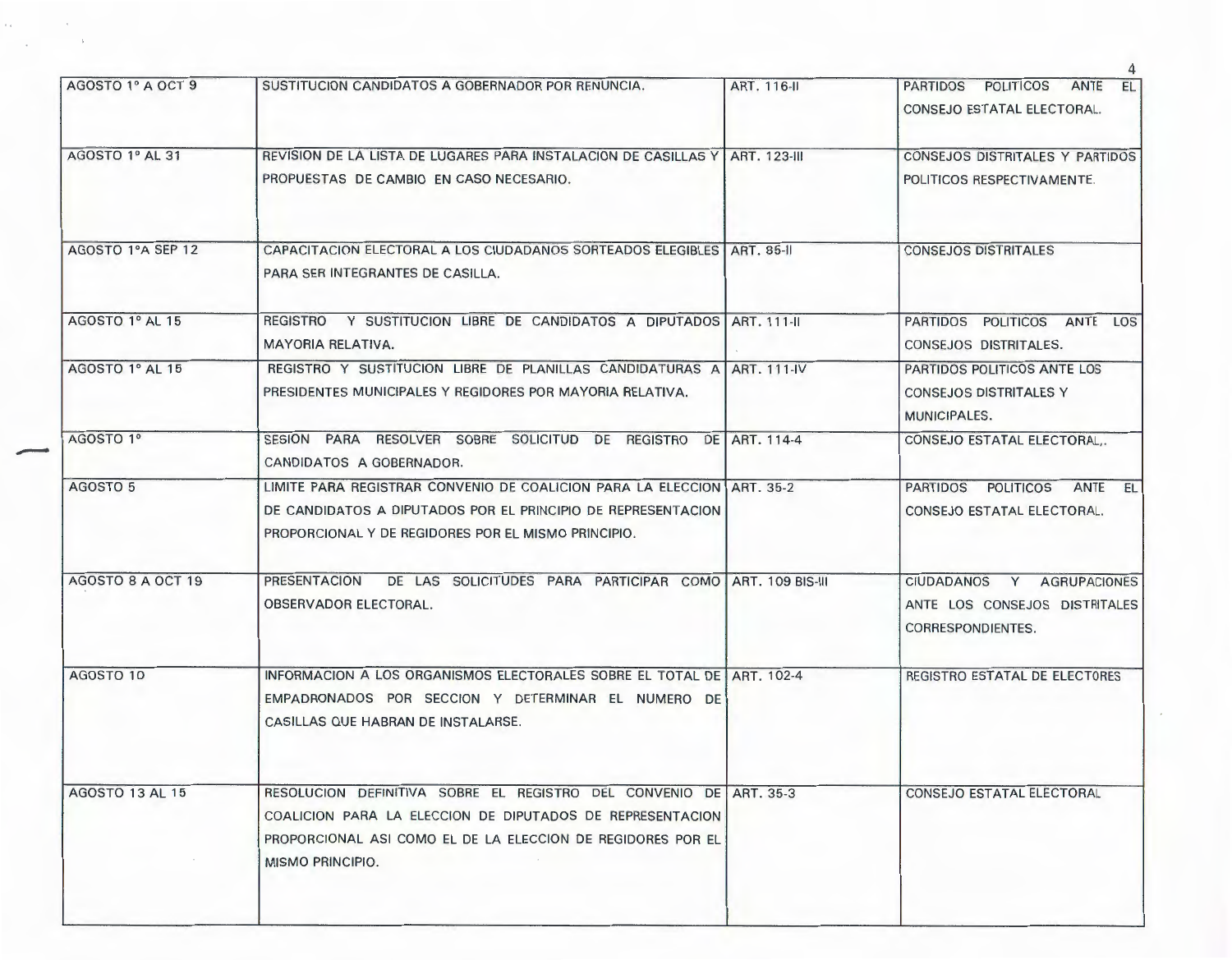|                        |                                                                                                                                                                                                                                                         |                | 5                                                                                                         |
|------------------------|---------------------------------------------------------------------------------------------------------------------------------------------------------------------------------------------------------------------------------------------------------|----------------|-----------------------------------------------------------------------------------------------------------|
| AGOSTO 15              | LIMITE PARA ENTREGA DE LISTAS NOMINALES A LAS DELEGACIONES ART. 103-1<br>DISTRITALES Y MUNICIPALES DEL REGISTRO ESTATAL DE ELECTORES<br>PARA SU EXHIBICION PUBLICA POR EL TERMINO DE 15 DIAS EN LA<br>CABECERA DE DISTRITO O MUNICIPIO QUE CORRESPONDA. |                | REGISTRO ESTATAL DE ELECTORES                                                                             |
| AGOSTO 15              | LIMITE PARA<br>SUBSANAR OMISIONES DE REQUISITOS PARA ART. 114-2<br>CANDIDATOS A DIPUTADOS MAYORIA RELATIVA.                                                                                                                                             |                | <b>ANTE</b><br><b>PARTIDOS</b><br><b>POLITICOS</b><br><b>CONSEJOS DISTRITALES.</b>                        |
| AGOSTO 15              | LIMITE PARA SUBSANAR<br>OMISIONES DE REQUISITOS PARA ART. 114-2<br>CANDIDATOS A PRESIDENTES MUNICIPALES Y REGIDORES POR EL<br>PRINCIPIO MAYORIA RELATIVA.                                                                                               |                | ANTE<br><b>PARTIDOS</b><br><b>POLITICOS</b><br>Y<br><b>CONSEJOS</b><br><b>DISTRITALES</b><br>MUNICIPALES. |
| AGOSTO 16              | SESION PARA RESOLVER SOBRE SOLICITUD DE REGISTRO DE ART. 114-4<br>CANDIDATOS A DIPUTADOS DE MAYORIA RELATIVA ASI COMO LA DE<br>PLANILLAS DE CANDIDATOS A PRESIDENTE MUNICIPAL Y REGIDORES<br>POR EL MISMO PRINCIPIO.                                    |                | Y<br><b>DISTRITALES</b><br><b>CONSEJOS</b><br>MUNICIPALES CORRESPONDIENTES.                               |
| AGOSTO 16 AL 30        | EXHIBICION DE LISTAS NOMINALES EN CABECERAS DE DISTRITOS Y ART. 103-1<br>MUNICIPIOS A FIN DE QUE CIUDADANOS Y PARTIDOS POLITICOS<br>SOLICITEN INCLUSION O EXCLUSION DE CIUDADANOS.                                                                      |                | DELEGACIONES DISTRITALES Y<br>MUNICIPALES DEL REGISTRO<br>ESTATAL DE ELECTORES.                           |
| AGOSTO 16 AL 31        | REGISTRO DE LISTAS REGIONALES DE CANDIDATOS A DIPUTADOS POR   ART. 111-III-V<br>EL PRINCIPIO DE REPRESENTACION PROPORCIONAL.                                                                                                                            |                | PARTIDOS POLITICOS ANTE EL<br>CONSEJO ESTATAL ELECTORAL                                                   |
| <b>AGOSTO 16 AL 31</b> | REGISTRO DE LISTAS MUNICIPALES DE CANDIDATOS A REGIDORES POR ART. 111-III-V<br>EL PRINCIPIO DE REPRESENTACION PROPORCIONAL.                                                                                                                             |                | PARTIDOS POLITICOS ANTE LOS<br><b>CONSEJOS DISTRITALES Y</b><br><b>MUNICIPALES.</b>                       |
| <b>AGOSTO 16 AL 31</b> | SUSTITUCION LIBRE DE CANDIDATOS A<br><b>DIPUTADOS</b><br>REPRESENTACION PROPORCIONAL.                                                                                                                                                                   | DE .ART. 116-1 | PARTIDOS POLITICOS ANTE EL<br>CONSEJO ESTATAL ELECTORAL.                                                  |
| <b>AGOSTO 16 AL 31</b> | SUSTITUCION LIBRE DE CANDIDATOS A REGIDORES POR EL PRINCIPIO DE ART. 116-1<br>REPRESENTACION PROPORCIONAL.                                                                                                                                              |                | PARTIDOS POLITICOS ANTE LOS<br><b>CONSEJOS DISTRITALES Y</b><br>MUNICIPALES.                              |
| AGOSTO 16 A OCT 9      | LIMITE PARA SUSTITUIR CANDIDATOS A DIPUTADOS MAYORIA ART. 116-11<br>RELATIVA POR FALLECIMIENTO, INHABILITACION, INCAPACIDAD O<br>RENUNCIA.                                                                                                              |                | PARTIDOS POLITICOS ANTE LOS<br><b>CONSEJOS DISTRITALES</b><br>CORRESPONDIENTES.                           |
|                        |                                                                                                                                                                                                                                                         |                |                                                                                                           |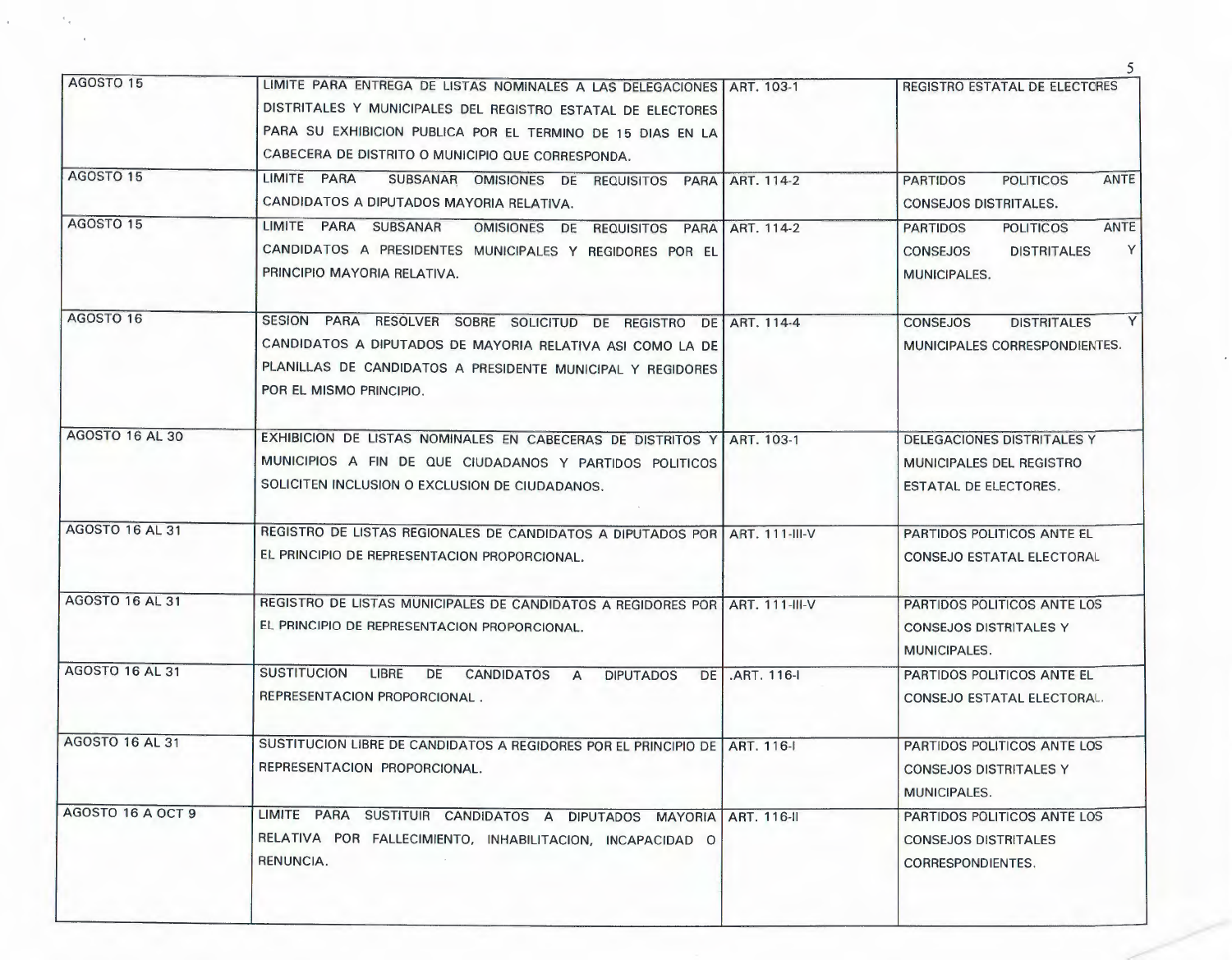| AGOSTO 16 A OCT 9      | LIMITE PARA SUSTITUIR CANDIDATOS PRESIDENTES MUNICIPALES Y ART. 116-II                                                                                                                                                                                                             |                 | PARTIDOS POLITICOS ANTE                                                                                    |
|------------------------|------------------------------------------------------------------------------------------------------------------------------------------------------------------------------------------------------------------------------------------------------------------------------------|-----------------|------------------------------------------------------------------------------------------------------------|
|                        | REGIDORES MAYORIA RELATIVA POR FALLECIMIENTO, INHABILITACION,                                                                                                                                                                                                                      |                 | <b>CONSEJOS DISTRITALES Y</b>                                                                              |
|                        | INCAPACIDAD O RENUNCIA.                                                                                                                                                                                                                                                            |                 | MUNICIPALES CORRESPONDIENTES.                                                                              |
| <b>AGOSTO 24 AL 31</b> | SESION PARA APROBAR LA LISTA QUE CONTENGA UBICACION DE ART. 123-IV<br>CASILLAS.                                                                                                                                                                                                    |                 | <b>CONSEJOS DISTRITALES</b>                                                                                |
| AGOSTO 31              | LIMITE PARA SUBSANAR OMISION DE REQUISITOS DE LAS LISTAS ART, 114-2<br>REGIONALES DE CANDIDATOS A DIPUTADOS POR REPRESENTACION<br>PROPORCIONAL.                                                                                                                                    |                 | PARTIDOS POLITICOS ANTE EL<br>CONSEJO ESTATAL ELECTORAL                                                    |
| AGOSTO 31              | LIMITE PARA SUBSANAR OMISION DE REQUISITOS DE LAS LISTAS ART. 114-2<br>MUNICIPALES DE CANDIDATOS A REGIDORES POR PRINCIPIO DE<br>REPRESENTACION PROPORCIONAL.                                                                                                                      |                 | PARTIDOS POLITICOS ANTE LOS<br><b>CONSEJOS</b><br><b>DISTRITALES</b><br>Y<br>MUNICIPALES CORRESPONDIENTES. |
| SEPTIEMBRE 1º          | SESION PARA RESOLVER SOBRE SOLICITUD DE REGISTRO DE LISTAS   ART. 114-4<br>REGIONALES DE CANDIDATOS A DIPUTADOS DE REPRESENTACION<br>PROPORCIONAL.                                                                                                                                 |                 | CONSEJO ESTATAL ELECTORAL                                                                                  |
| SEPTIEMBRE 1º          | SESION PARA RESOLVER SOBRE SOLICITUD DE REGISTRO DE LISTAS ART. 114-4<br>MUNICIPALES DE CANDIDATOS A REGIDORES POR PRINCIPIO DE<br>REPRESENTACION PROPORCIONAL.                                                                                                                    |                 | <b>CONSEJOS DISTRITALES Y</b><br>MUNICIPALES CORRESPONDIENTES.                                             |
| SEPTIEMBRE 1º A OCT 9  | LIMITE PARA SUSTITUIR CANDIDATOS A<br><b>DIPUTADOS</b><br>REPRESENTACION PROPORCIONAL POR CAUSA DE FALLECIMIENTO,<br>INHABILITACION, INCAPACIDAD O RENUNCIA.                                                                                                                       | POR ART. 116-II | PARTIDOS POLITICOS ANTE<br>EL I<br>CONSEJO ESTATAL ELECTORAL.<br>$\subset$                                 |
| SEPTIEMBRE 1º A OCT 9  | LIMITE PARA SUSTITUIR CANDIDATOS A<br><b>REGIDORES</b><br>REPRESENTACION PROPORCIONAL POR CAUSA DE FALLECIMIENTO,<br>INHABILITACION, INCAPACIDAD O RENUNCIA.                                                                                                                       | POR ART. 116-11 | PARTIDOS POLITICOS ANTE LOS<br>CONSEJOS DISTRITALES PORTENTS.<br><del>MU</del> NICIPALES CORRESPONDIENTES. |
| <b>SEPTIEMBRE 20</b>   | SE PROPORCIONARA A LOS REPRESENTANTES DE LOS PARTIDOS ART. 128-1<br>POLITICOS ACREDITADOS ANTE LOS CONSEJOS DISTRITALES LAS<br>FORMAS OFICIALES FOLIADAS DE LOS NOMBRAMIENTOS EN EL NUMERO<br>QUE CORRESPONDA A LAS CASILLAS QUE SE INSTALARAN EN EL<br><b>DISTRITO ELECTORAL.</b> |                 | PRESIDENTES CONSEJOS<br><b>DISTRITALES</b>                                                                 |
|                        |                                                                                                                                                                                                                                                                                    |                 |                                                                                                            |

6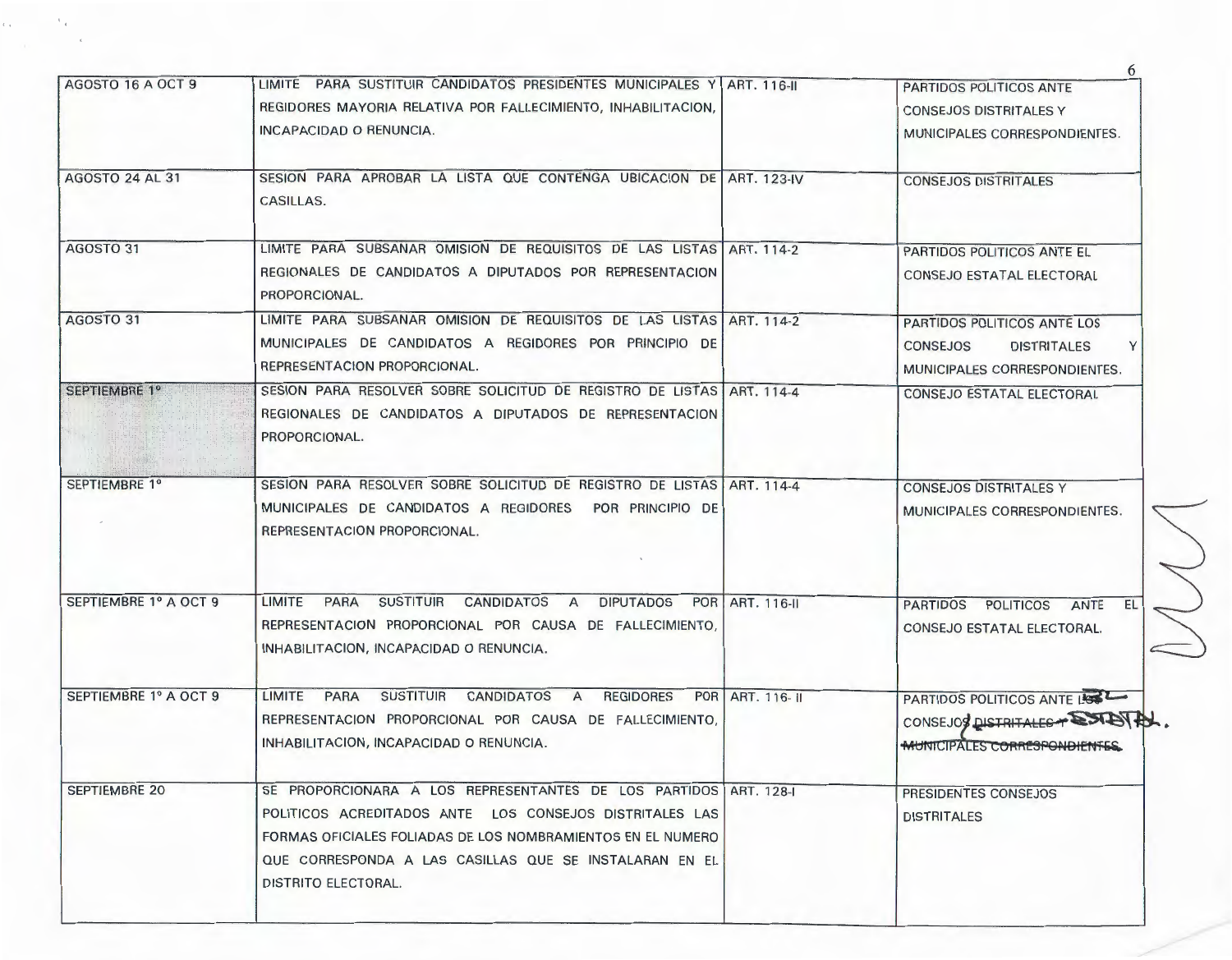|                          |                                                                                                                                                           |                          | 7                                                      |
|--------------------------|-----------------------------------------------------------------------------------------------------------------------------------------------------------|--------------------------|--------------------------------------------------------|
| SEPTIEMBRE 20 A OCT 28   | NOMBRAMIENTO DE DOS REPRESENTANTES PROPIETARIOS Y UN ART. 124<br>SUPLENTE ANTE CADA MESA<br><b>DIRECTIVA</b><br>DE CASILLA Y<br>REPRESENTANTES GENERALES. |                          | PARTIDOS POLITICOS                                     |
| <b>SEPTIEMBRE 29</b>     | LIMITE PARA QUE EL CONSEJO ESTATAL ELECTORAL RECIBA LAS ART. 103-4<br>LISTAS NOMINALES DEFINITIVAS.                                                       |                          | REGISTRO ESTATAL DE ELECTORES                          |
| OCT 1° A NOV 7           | CAPACITACION ESPECIFICA A FUNCIONARIOS DE CASILLA\$.                                                                                                      | ART. 85-V                | <b>CONSEJOS DISTRITALES</b>                            |
| <b>OCTUBRE 4</b>         | PUBLICACION DE UBICACION E INTEGRACION DE CASILLAS.                                                                                                       | <b>ART. 85-IV</b>        | <b>CONSEJOS DISTRITALES</b>                            |
| <b>OCTUBRE 9 A NOV 7</b> | <b>INSTALACION</b><br>E INICIACION DE FUNCIONES DE LA SALA DE ART. 203-2<br>RECONSIDERACION.                                                              |                          | PRESIDENTE DEL TRIBUNAL ESTATAL<br>ELECTORAL.          |
| <b>OCTUBRE 19</b>        | FECHA EN QUE LAS BOLETAS ELECTORALES DEBERAN ESTAR EN PODER   ART. 138<br>DE LOS CONSEJOS DISTRITALES.                                                    |                          | <b>CONSEJO ESTATAL ELECTORAL</b>                       |
| <b>OCTUBRE 29</b>        | LIMITE PARA ENVIAR COPIA DE FORMATOS DE NOMBRAMIENTOS DE ART. 128-II<br>REPRESENTANTES DE CASILLAS Y GENERALES.                                           |                          | PARTIDOS POLITCOS ANTE<br><b>CONSEJOS DISTRITALES.</b> |
| NOVIEMBRE 1º AL 4        | LOS PRESIDENTES DE MESA DIRECTIVA DE CASILLA RECIBIRAN LA ART. 139<br>DOCUMENTACION ELECTORAL CORRESPONDIENTE.                                            |                          | PRESIDENTES DE<br><b>CONSEJOS DISTRITALES</b>          |
| NOVIEMBRE 2              | PUBLICACION DE LOS NOMBRES DE LOS NOTARIOS EN EJERCICIO Y ART. 175-IV<br>DOMICILIO DE SUS OFICINAS.                                                       |                          | SECRETARIA GENERAL DE GOBIERNO                         |
| NOVIEMBRE 3 AL 7         | SE FIJARAN AVISOS EN LOS LUGARES EN QUE SE INSTALARAN LAS ART. 143<br>CASILLAS COMUNICANDO A LA CIUDADANIA EL DIA DE LA JORNADA<br>ELECTORAL.             |                          | <b>CONSEJOS DISTRITALES</b>                            |
| <b>NOVIEMBRE 4</b>       | <b>APARTIR</b><br>DE<br><b>ESTA</b><br>FECHA SE SUSPENDEN<br>LAS<br>ELECTORALES.                                                                          | CAMPAÑAS   ART. 117-VIII | PARTIDOS POLITICOS Y CANDIDATOS                        |

 $\sim$ 

 $\mathcal{K}_{\mathcal{A}^{\mathcal{A}}}$ 

 $\epsilon_{\rm eff}$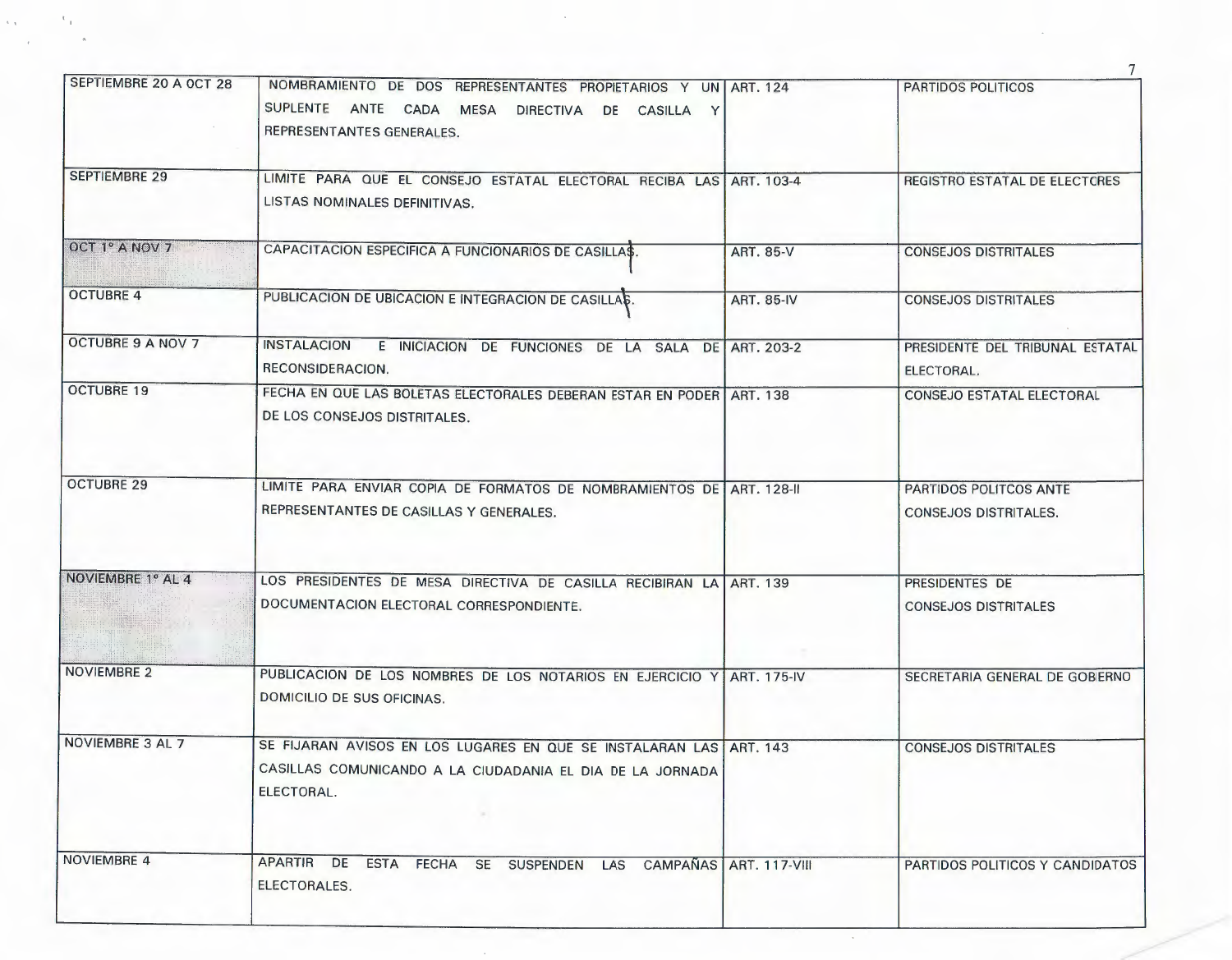| <b>NOVIEMBRE 5</b>          | EN SU CASO SEGUNDA Y ULTIMA PUBLICACION DE UBICACION E ART. 85-VII                                                                                                                                                                                                                                                                                           |                                     | <b>CONSEJOS DISTRITALES</b>                           |
|-----------------------------|--------------------------------------------------------------------------------------------------------------------------------------------------------------------------------------------------------------------------------------------------------------------------------------------------------------------------------------------------------------|-------------------------------------|-------------------------------------------------------|
|                             | INTEGRACION DEFINITIVA DE CASILLAS.                                                                                                                                                                                                                                                                                                                          |                                     |                                                       |
| NOVIEMBRE 7-8               | SE SUSPENDE LA VENTA DE BEBIDAS EMBRIAGANTES.                                                                                                                                                                                                                                                                                                                | ART. 175-I                          | AUTORIDAD ADMINISTRATIVA<br>CORRESPONDIENTE.          |
| <b>NOVIEMBRE 8 DE 1998.</b> | <b>ELECCIONES</b><br>7:00 HORAS INSTALACION SESION SOLEMNE CONSEJO ESTATAL<br><b>ELECTORAL</b>                                                                                                                                                                                                                                                               | <b>ART. 15</b>                      | PRESIDENTE                                            |
| <b>NOVIEMBRE 8</b>          | 8:00 HORAS INSTALACION DE LAS MESAS DIRECTIVAS DE CASILLAS.                                                                                                                                                                                                                                                                                                  | <b>ART. 15 Y</b><br><b>ART. 144</b> | PRESIDENTES DE CASILLAS                               |
| <b>NOVIEMBRE 8</b>          | SE MANTENDRAN ABIERTAS LAS OFICINAS DE JUZGADOS DE PRIMERA ART. 175-III<br>INSTANCIA, MENORES, AGENCIAS DEL MINISTERIO PUBLICO Y<br>NOTARIAS, A FIN DE ATENDER LAS SOLICITUDES QUE LES HAGAN<br>FUNCIONARIOS DE CASILLA, CIUDADANOS Y REPRESENTANTES DE<br>PARTIDOS POLITICOS, PARA DAR FE DE HECHOS O CERTIFICAR<br>DOCUMENTOS CONCERNIENTES A LA ELECCION. |                                     | AUTORIDAD ADMINISTRATIVA<br>CORRESPONDIENTE.          |
| NOVIEMBRE 8 AL 10           | ESCRUTINIO, COMPUTO Y PROTESTAS EN SU CASO.                                                                                                                                                                                                                                                                                                                  | ART. 168-5, ART. 182 Y<br>228       | MESAS DIRECTIVAS DE CASILLAS Y<br>PARTIDOS POLITICOS. |
| NOVIEMBRE 8 AL 10           | INFORMACION PRELIMINAR DE RESULTADOS DE CADA UNA DE LAS ART. 179<br>ELECCIONES.                                                                                                                                                                                                                                                                              |                                     | <b>CONSEJO ESTATAL ELECTORAL</b>                      |
| <b>NOVIEMBRE 10</b>         | SESION DE COMPUTO DISTRITAL Y PROTESTAS EN SU CASO.                                                                                                                                                                                                                                                                                                          | <b>ART. 182</b>                     | <b>CONSEJOS DISTRITALES</b>                           |
| NOVIEMBRE 10                | SESION DE COMPUTO MUNICIPAL.                                                                                                                                                                                                                                                                                                                                 | <b>ART. 189</b>                     | <b>CONSEJOS MUNICIPALES</b>                           |
| NOVIEMBRE 15                | SESION PARA REALIZAR COMPUTO ESTATAL DE LAS ELECCIONES DE ART. 194<br>DIPUTADOS DE REPRESENTACION PROPORCIONAL Y DE GOBERNADOR<br>CONSTITUCIONAL DEL ESTADO.                                                                                                                                                                                                 |                                     | CONSEJO ESTATAL ELECTORAL                             |
| <b>NOVIEMBRE 18</b>         | LIMITE PARA EL RETIRO DE PROPAGANDA ELECTORAL.                                                                                                                                                                                                                                                                                                               | <b>ART. 117-VII</b>                 | PARTIDOS POLITICOS Y CANDIDATOS                       |
|                             |                                                                                                                                                                                                                                                                                                                                                              |                                     |                                                       |

8